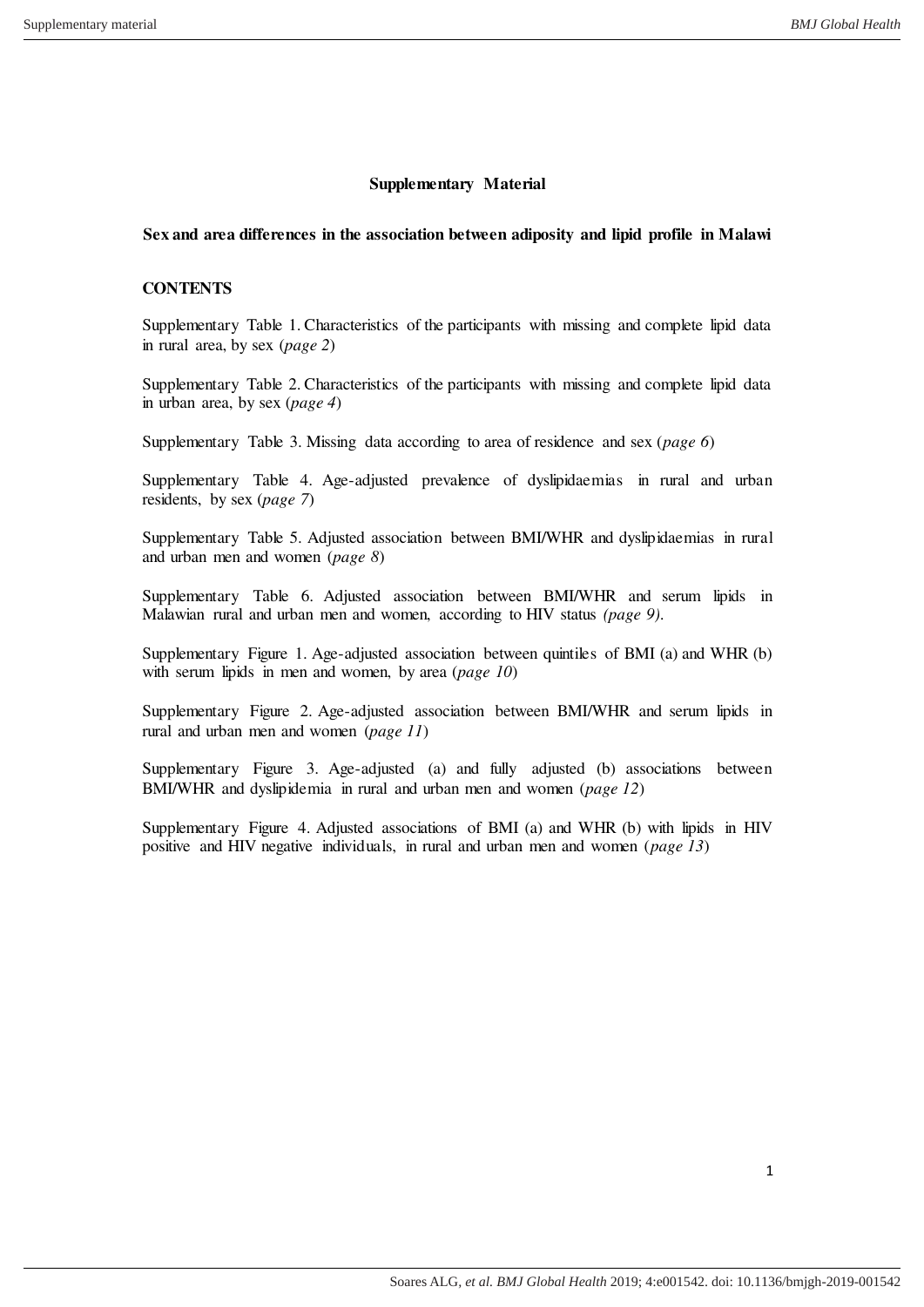|                                       |                | Men<br>Women      |                   |         |                      |                   |              |
|---------------------------------------|----------------|-------------------|-------------------|---------|----------------------|-------------------|--------------|
|                                       |                | <b>Missing</b>    | Non-missing       | $p-$    | <b>Missing</b>       | Non-missing       | $p-$         |
|                                       |                | $n = 864$         | $n=5,000$         | value   | $n=943$              | $n=7,096$         | value        |
|                                       |                | $(14.7\%)$        | $(85.3\%)$        |         | $(11.7\%)$           | $(88.3\%)$        |              |
| $Age - mean (SD)$                     |                | 36.2(16.5)        | 38.1(16.5)        | 0.002   | 42.3(20.6)           | 37.6 (15.6)       | < 0.001      |
| Household assets score - median (IQR) |                | 179.8 (183.0)     | 207.2 (185.0)     | 0.008   | 194.0 (195.5)        | 201.0 (179.0)     | 0.497        |
| $BMI - mean (SD)$                     |                | 21.2(2.6)         | 21.6(2.8)         | < 0.001 | 22.5(4.1)            | 23.5(4.3)         | < 0.001      |
| $WHR - mean (SD)$                     |                | 0.86(0.06)        | 0.86(0.05)        | 0.105   | 0.86(0.07)           | 0.86(0.07)        | 0.110        |
| <b>Ethnicity</b>                      | Chewa          | 2.4(1.6; 3.7)     | 2.1(1.8; 2.6)     | 0.354   | 1.9(1.2; 3.0)        | 2.5(2.2; 2.9)     | 0.009        |
| % (95% CI)                            | Tumbuka        | 77.7(74.8; 80.3)  | 76.9 (75.8; 78.1) |         | 70.5 (67.5; 73.3)    | 75.5 (74.4; 76.5) |              |
|                                       | Ngoni          | 1.0(0.5; 2.0)     | 2.0(1.6; 2.4)     |         | 2.4(1.6; 3.6)        | 2.0(1.7; 2.4)     |              |
|                                       | Yao            | 0.5(0.2; 1.2)     | 0.4(0.3; 0.6)     |         | 0.5(0.2; 1.3)        | 0.3(0.2; 0.4)     |              |
|                                       | Lomwe          | 0.3(0.1; 1.1)     | 0.2(0.1; 0.4)     |         | 0.2(0.1; 0.8)        | 0.2(0.1; 0.3)     |              |
|                                       | Nkonde         | 6.3(4.8; 8.1)     | 5.3(4.7; 6.0)     |         | 8.6(7.0; 10.6)       | 7.3(6.7; 7.9)     |              |
|                                       | Other          | 11.8(9.8; 14.1)   | 13(12.1; 14.0)    |         | 15.8(13.6; 18.3)     | 12.3(11.5; 13.1)  |              |
| <b>Education</b>                      | No formal      | 2.0(1.2; 3.1)     | 1.6(1.3; 2.0)     | 0.065   | 12.7(10.7; 15.0)     | 5.3(4.8; 5.8)     | < 0.001      |
| % (95% CI)                            | Standard 1-5   | 13.1(11.0; 15.5)  | 10.4(9.6; 11.3)   |         | 24.1 (21.4; 26.9)    | 16.1(15.3; 17.0)  |              |
|                                       | Standard 6-8   | 41 (37.7; 44.3)   | 41.5(40.2; 42.9)  |         | 39.8 (36.7; 42.9)    | 52.4 (51.2; 53.5) |              |
|                                       | Secondary      | 40.3 (37.0; 43.6) | 43.5 (42.2; 44.9) |         | 22.5(19.9; 25.3)     | 25.3(24.3; 26.3)  |              |
|                                       | Tertiary       | 3.7(2.6; 5.2)     | 2.9(2.4; 3.4)     |         | 1.0(0.5; 1.8)        | 1.0(0.8; 1.2)     |              |
| <b>Marital status</b>                 | Never married  | 26.3 (23.5; 29.4) | 22.7 (21.6; 23.9) | 0.015   | 9.7(7.9; 11.7)       | 7.2(6.6; 7.8)     |              |
| $\%$ (95% CI)                         | Married        | 68.2(65.0; 71.2)  | 72.4 (71.2; 73.7) |         | 60.6(57.4; 63.6)     | 69.8 (68.7; 70.9) | < 0.001      |
|                                       | Widowed        | 0.7(0.3; 1.5)     | 1.2(1.0; 1.6)     |         | 20.6 (18.1; 23.3)    | 12.4(11.6; 13.2)  |              |
|                                       | Divorced       | 4.8(3.5; 6.4)     | 3.6(3.1; 4.2)     |         | 9.2(7.5; 11.3)       | 10.6(9.9; 11.4)   |              |
| Number of                             | 0              |                   |                   |         | $10.0$ $(8.2; 12.1)$ | 6.6(6.1; 7.2)     | $\leq 0.001$ |
| pregnancies <sup>a</sup>              |                |                   |                   |         | 8.8(7.2; 10.8)       | 10.0(9.3; 10.7)   |              |
| $% (95\% CI)$                         | $\frac{2}{3}$  |                   |                   |         | 11.6(9.7; 13.8)      | 12.5(11.8; 13.3)  |              |
|                                       |                |                   |                   |         | 10.9(9.0; 13.0)      | 13.2(12.5; 14.1)  |              |
|                                       | $4+$           |                   |                   |         | 58.7 (55.5; 61.8)    | 57.7 (56.5; 58.8) |              |
| <b>Smoking status</b>                 | Never          | 80.7 (77.9; 83.2) | 82.3 (81.2; 83.3) | 0.220   | 99.5 (98.7; 99.8)    | 99.7 (99.6; 99.8) | 0.379        |
| % (95% CI)                            | Former         | 4.1(2.9; 5.6)     | 4.5(4.0; 5.2)     |         | 0.2(0.1; 0.8)        | 0.1(0.1; 0.2)     |              |
|                                       | Current        | 15.3(13.0; 17.8)  | 13.2(12.3; 14.1)  |         | 0.3(0.1; 1.0)        | 0.2(0.1; 0.3)     |              |
| <b>Alcohol</b> intake                 | Never          | 57.6 (54.3; 60.9) | 58.1 (56.7; 59.5) | 0.068   | 95 (93.4; 96.2)      | 96.6(96.1; 97)    | 0.038        |
| % (95% CI)                            | $\leq 1$ month | 9.4(7.6; 11.5)    | 9.5(8.8; 10.4)    |         | 1.7(1.0; 2.8)        | 1.4(1.1; 1.7)     |              |

**Supplementary Table 1.** Characteristics of the participants with missing and complete lipid data in rural area, by sex

2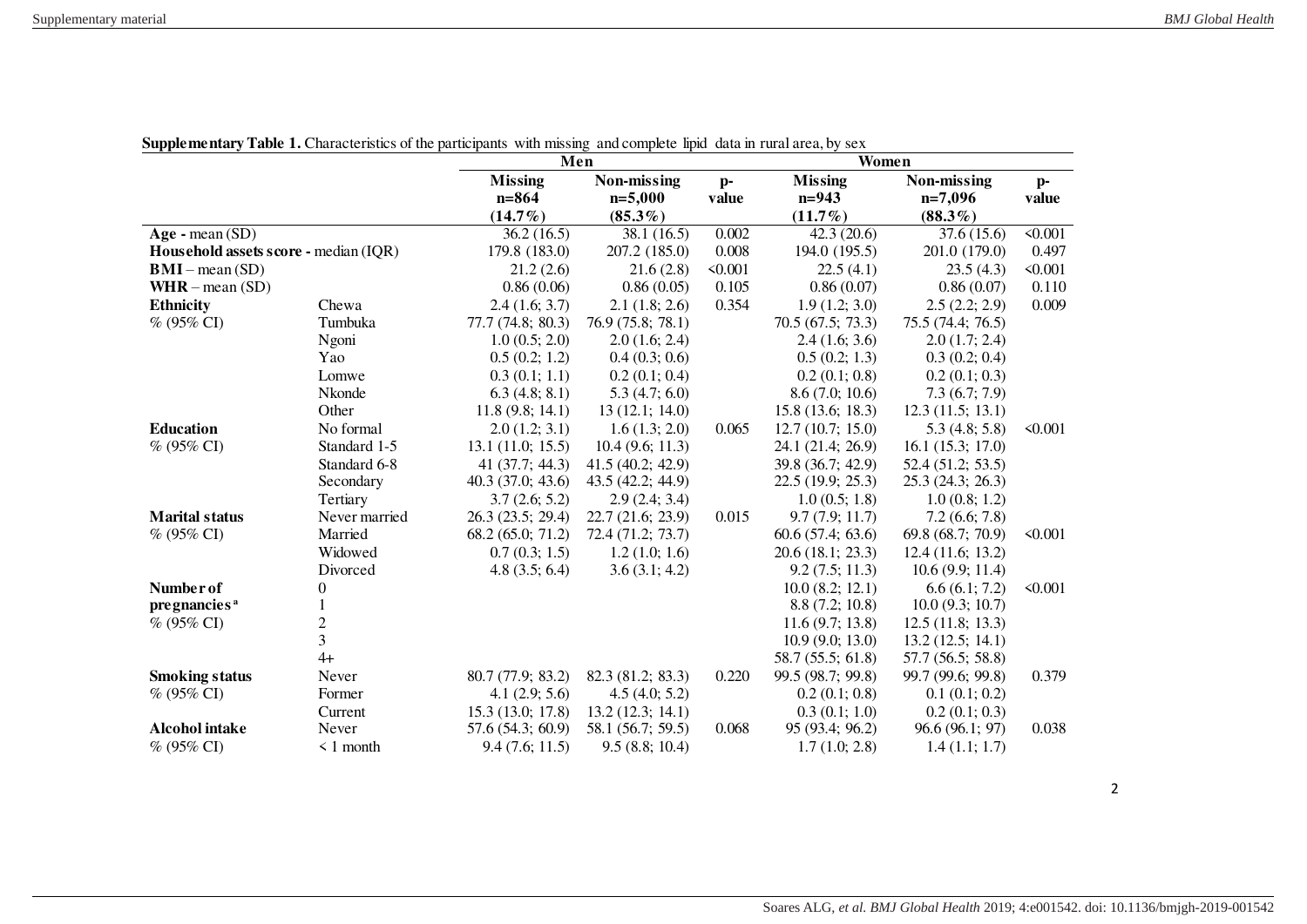|                                      | 1-3 days/ month       | 11.3(9.4; 13.6)   | 13.4(12.5; 14.4)  |       | 1.6(1.0; 2.6)     | 1.2(1.0; 1.5)     |              |
|--------------------------------------|-----------------------|-------------------|-------------------|-------|-------------------|-------------------|--------------|
|                                      | 1-4 days/ week        | 16.1(13.8; 18.7)  | 15.2(14.2; 16.2)  |       | 1.6(1.0; 2.6)     | 0.7(0.5; 0.9)     |              |
|                                      | 5+ days/ week         | 5.6(4.2; 7.3)     | 3.8(3.3; 4.3)     |       | 0.1(0.0; 0.8)     | 0.1(0.1; 0.2)     |              |
| Physical activity level <sup>b</sup> | Low                   | 3.5(2.4; 4.9)     | 2.3(1.9; 2.8)     | 0.104 | 5.1(3.9; 6.7)     | 1.4(1.2; 1.7)     | $\leq 0.001$ |
| $\%$ (95% CI)                        | Moderate              | 11.1(9.2; 13.4)   | 10.6(9.8; 11.5)   |       | 5.9(4.6; 7.6)     | 3.2(2.8; 3.6)     |              |
|                                      | High                  | 85.4 (82.9; 87.6) | 87.1 (86.2; 88)   |       | 89.0(86.8; 90.8)  | 95.4(94.9; 95.9)  |              |
| Lipid-lowering                       | No raised cholesterol |                   | 99.9 (99.8; 100)  | 0.772 | 99.7 (99; 99.9)   | 99.9 (99.8; 99.9) | 0.109        |
| medication                           | No medication         |                   | 0(0.0; 0.2)       |       | 0.3(0.1; 1.0)     | 0.1(0.1; 0.2)     |              |
| $\%$ (95% CI)                        | Taking medication     |                   | 0(0.0; 0.1)       |       |                   |                   |              |
| <b>HIV</b> status                    | HIV negative          | 89.6 (86.7; 91.9) | 89.5(88.5; 90.5)  | 0.975 | 88.4 (85.6; 90.7) | 87.0(86.0; 87.8)  | 0.319        |
| $\%$ (95% CI)                        | HIV positive          | 10.4(8.1; 13.3)   | 10.5(9.5; 11.5)   |       | 11.6(9.3; 14.4)   | 13.0(12.2; 14.0)  |              |
| $ART$ status $c$                     | On ART                | 5.7(1.3; 21.4)    | 10.2(7.0; 14.4)   | 0.403 | 11.1 (4.0; 27.1)  | 5.8(4.1; 8.2)     | 0.197        |
| $\%$ (95% CI)                        | Not on ART            | 94.3 (78.6; 98.7) | 89.8 (85.6; 93.0) |       | 88.9 (72.9; 96)   | 94.2 (91.8; 95.9) |              |

ART: anti-retroviral therapy; HIV: human immunodeficiency virus; IQR: interquartile range; NA: not applicable; SD: standard deviation available only for women<br><sup>a</sup> Information available only for women<br><sup>b</sup> Level of physical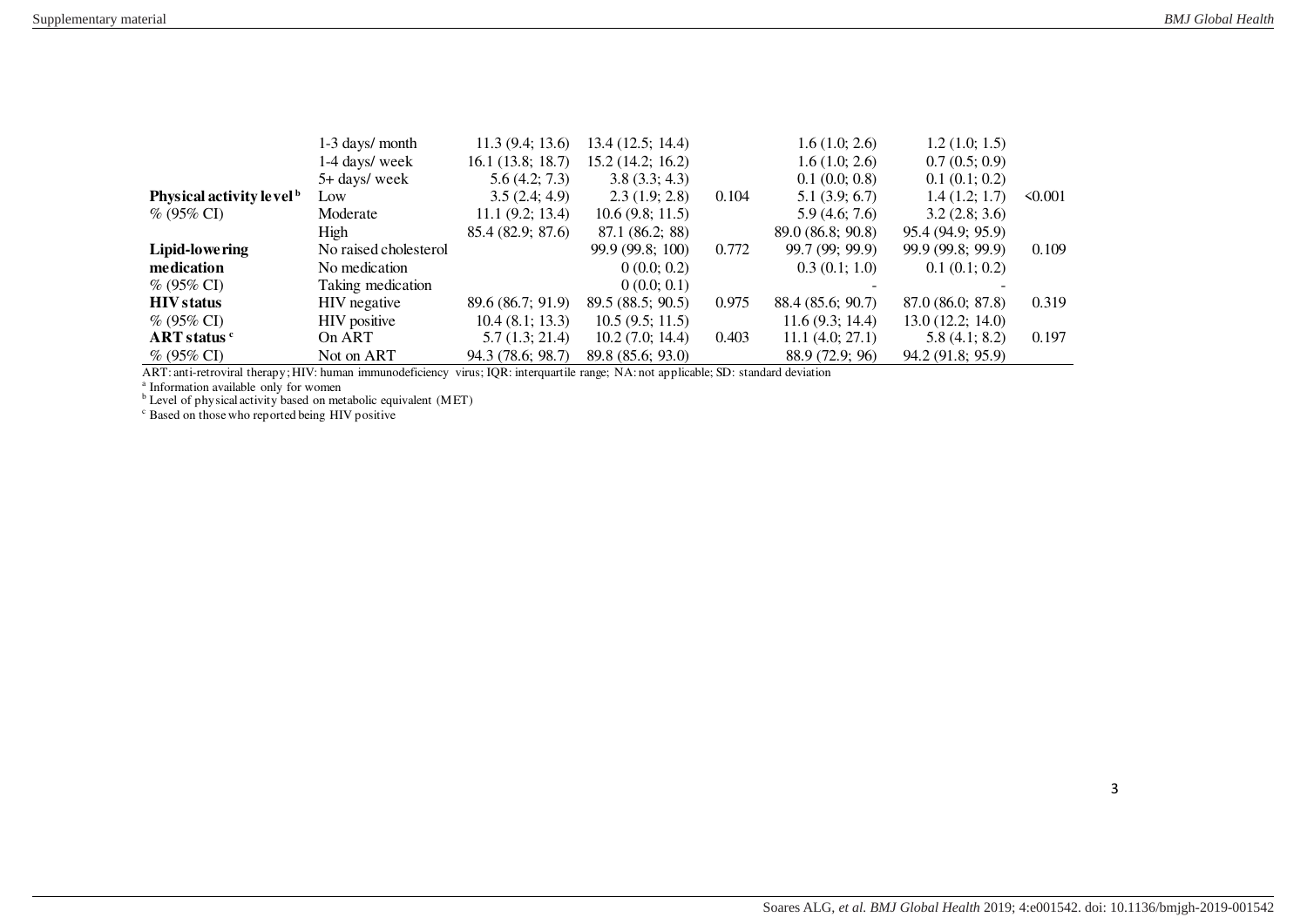|                                       |                | Men<br>Women      |                   |         |                   |                   |                |
|---------------------------------------|----------------|-------------------|-------------------|---------|-------------------|-------------------|----------------|
|                                       |                | <b>Missing</b>    | Non-missing       | $p-$    | <b>Missing</b>    | Non-missing       | $p-$           |
|                                       |                | $n=1,520$         | $n=4,284$         | value   | $n=2,304$         | $n=8,563$         | value          |
|                                       |                | $(26.2\%)$        | $(73.8\%)$        |         | $(21.2\%)$        | $(78.8\%)$        |                |
| $Age - mean (SD)$                     |                | 32.0(13.0)        | 33.2(14.1)        | 0.003   | 30.9(12.6)        | 32.5(12.4)        | $\sqrt{0.001}$ |
| Household assets score - median (IQR) |                | 668.2 (358.0)     | 793.1 (410.0)     | < 0.001 | 650.0 (370.0)     | 707.4 (436.0)     | 0.006          |
| $BMI$ – mean (SD)                     |                | 22.2(3.5)         | 22.5(3.6)         | 0.002   | 24.7(5.0)         | 25.6(5.4)         | < 0.001        |
| $WHR - mean (SD)$                     |                | 0.84(0.06)        | 0.84(0.07)        | 0.447   | 0.81(0.07)        | 0.81(0.07)        | 0.025          |
| <b>Ethnicity</b>                      | Chewa          | 39.7 (37.3; 42.2) | 34.2 (32.8; 35.6) | 0.002   | 40.2(38.2; 42.3)  | 37.2 (36.2; 38.2) | 0.034          |
| $% (95\% CI)$                         | Tumbuka        | 11.3(9.8; 12.9)   | 13.7 (12.7; 14.8) |         | 12(10.8; 13.4)    | 12(11.3; 12.7)    |                |
|                                       | Ngoni          | 17.7(15.9; 19.7)  | 19(17.9; 20.2)    |         | 18.8 (17.3; 20.5) | 19.7 (18.9; 20.6) |                |
|                                       | Yao            | 7.6(6.4; 9.1)     | 8.1(7.4; 9.0)     |         | 8.0(7.0; 9.2)     | 7.8(7.2; 8.4)     |                |
|                                       | Lomwe          | 15.1(13.4; 17)    | 15(13.9; 16.1)    |         | 11.8(10.5; 13.2)  | 13.4(12.7; 14.1)  |                |
|                                       | Nkonde         | 1.8(1.2; 2.6)     | 1.4(1.1; 1.9)     |         | 1.0(0.6; 1.4)     | 1.6(1.3; 1.8)     |                |
|                                       | Other          | 6.8(5.7; 8.2)     | 8.5(7.7; 9.4)     |         | 8.1(7.1; 9.3)     | 8.4(7.8; 9.0)     |                |
| <b>Education</b>                      | No formal      | 1.7(1.2; 2.5)     | 1.2(0.9; 1.6)     | 0.009   | 5.4(4.5; 6.4)     | 4.5(4.0; 4.9)     | < 0.001        |
| $% (95\% CI)$                         | Standard 1-5   | 5.5(4.4; 6.7)     | 4.4(3.8; 5.1)     |         | 12.1(10.8; 13.5)  | 9.1(8.5; 9.7)     |                |
|                                       | Standard 6-8   | 13.9(12.3; 15.8)  | 14.1(13.1; 15.2)  |         | 23.0 (21.3; 24.7) | 22.9 (22.0; 23.8) |                |
|                                       | Secondary      | 59.3 (56.8; 61.8) | 56.9 (55.4; 58.3) |         | 45.5(43.5; 47.5)  | 50.4(49.3; 51.5)  |                |
|                                       | Tertiary       | 19.5(17.6; 21.6)  | 23.4 (22.2; 24.7) |         | 14.1(12.7; 15.5)  | 13.2(12.5; 13.9)  |                |
| <b>Marital status</b>                 | Never married  | 45.8(43.3; 48.3)  | 47.2 (45.7; 48.7) | 0.153   | 23.7 (22.0; 25.4) | 20.8 (19.9; 21.6) | 0.018          |
| % (95% CI)                            | Married        | 48.9 (46.4; 51.5) | 48.2 (46.8; 49.8) |         | 61.5(59.5; 63.4)  | 64.1(63.1; 65.1)  |                |
|                                       | Widowed        | 1.1(0.7; 1.8)     | 1.4(1.1; 1.9)     |         | 6.0(5.1; 7.1)     | 6.6(6.0; 7.1)     |                |
|                                       | Divorced       | 4.1 (3.2; 5.3)    | 3.1(2.6; 3.6)     |         | 8.9(7.8; 10.1)    | 8.6(8.0; 9.2)     |                |
| Number of                             | 0              |                   |                   |         | 21.0 (19.4; 22.7) | 18.2 (17.4; 19.1) | < 0.001        |
| pregnancies <sup>a</sup>              |                |                   |                   |         | 20.4 (18.8; 22.1) | 17.2(16.5; 18.1)  |                |
| $% (95\% CI)$                         | 2              |                   |                   |         | 18.7(17.2; 20.4)  | 17.9(17.1; 18.7)  |                |
|                                       | 3              |                   |                   |         | 14.2(12.8; 15.7)  | 15.4 (14.6; 16.2) |                |
|                                       | $4+$           |                   |                   |         | 25.7 (24.0; 27.6) | 31.2(30.3; 32.2)  |                |
| <b>Smoking status</b>                 | Never          | 81.7(79.7; 83.6)  | 84.4 (83.2; 85.4) | 0.014   | 98.9 (98.4; 99.3) | 99.5 (99.3; 99.6) | 0.008          |
| % (95% CI)                            | Former         | 9.3(7.9; 10.8)    | 7.0(6.3; 7.8)     |         | 0.6(0.4; 1.0)     | 0.3(0.2; 0.5)     |                |
|                                       | Current        | 9.0(7.7; 10.6)    | 8.6(7.8; 9.5)     |         | 0.5(0.3; 0.9)     | 0.2(0.1; 0.3)     |                |
| <b>Alcohol</b> intake                 | Never          | 59.1 (56.6; 61.6) | 64.1(62.6; 65.5)  | 0.002   | 93.6 (92.5; 94.5) | 93.8 (93.3; 94.3) | 0.804          |
| $% (95\% CI)$                         | $\leq 1$ month | 8.4(7.1; 9.9)     | 8.4(7.6; 9.2)     |         | 2.6(2.0; 3.3)     | 2.8(2.5; 3.2)     |                |

**Supplementary Table 2.** Characteristics of the participants with missing and complete lipid data in urban area, by sex

4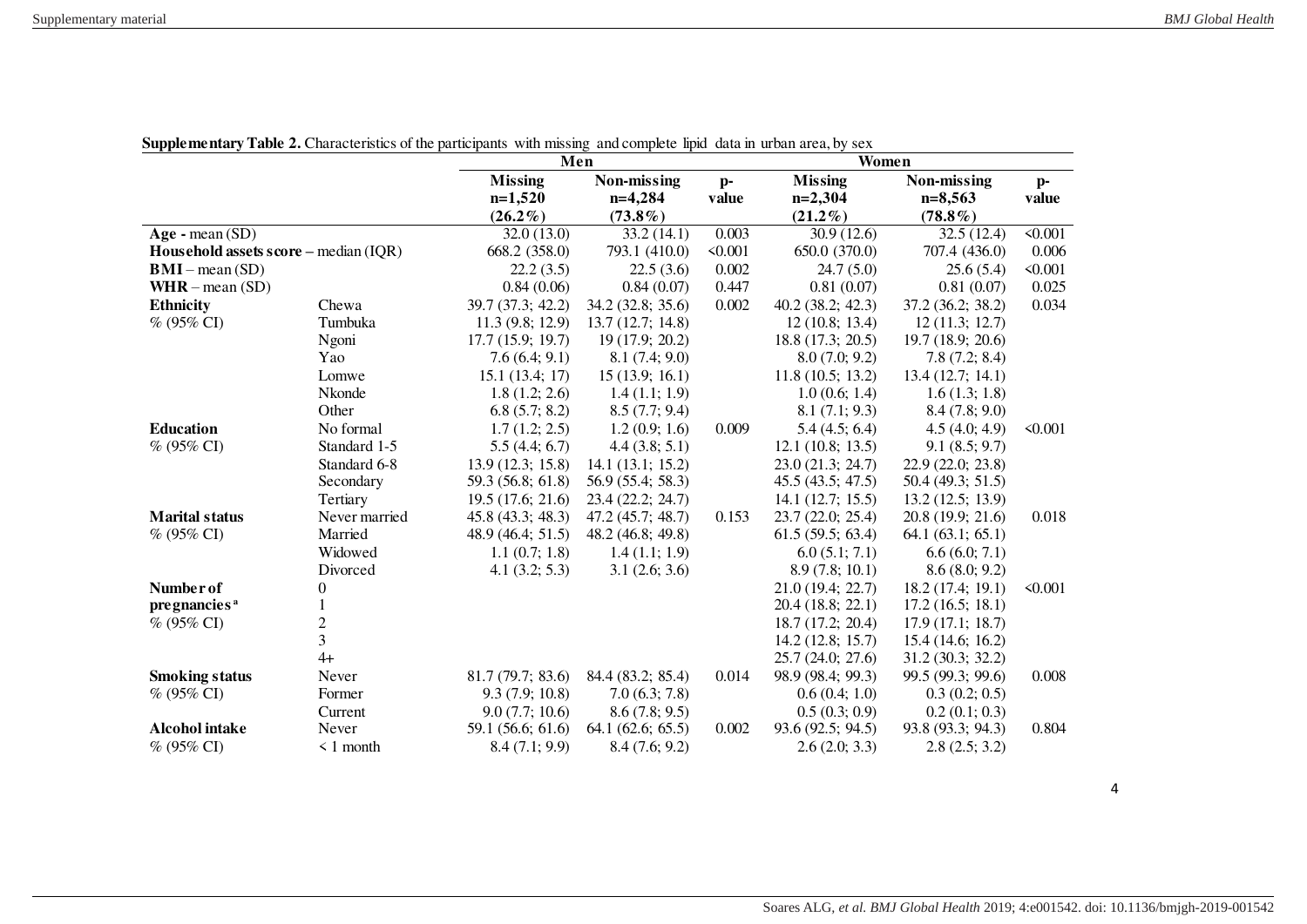|                                      | 1-3 days/ month       | 13.8(12.2; 15.6)  | 13.1(12.1; 14.1)  |       | 2.7(2.1; 3.4)     | 2.4(2.1; 2.7)     |              |
|--------------------------------------|-----------------------|-------------------|-------------------|-------|-------------------|-------------------|--------------|
|                                      | 1-4 days/ week        | 13.7(12.0; 15.5)  | 10.8(9.9; 11.7)   |       | 0.7(0.5; 1.2)     | 0.7(0.6; 0.9)     |              |
|                                      | 5+ days/ week         | 4.9(4.0; 6.1)     | 3.7(3.2; 4.3)     |       | 0.3(0.2; 0.7)     | 0.3(0.2; 0.4)     |              |
| Physical activity level <sup>b</sup> | Low                   | 3.6(2.8; 4.7)     | 4.3(3.7; 5.0)     | 0.162 | 2.2(1.7; 2.9)     | 1.5(1.2; 1.8)     | 0.001        |
| $\%$ (95% CI)                        | Moderate              | 12.3(10.7; 14.1)  | 13.7(12.7; 14.8)  |       | 3.5(2.8; 4.3)     | 2.4(2.1; 2.7)     |              |
|                                      | High                  | 84.1 (82.2; 85.8) | 82.0(80.8; 83.1)  |       | 94.3 (93.3; 95.2) | 96.1 (95.7; 96.5) |              |
| Lipid-lowering                       | No raised cholesterol | 99.8 (99.4; 99.9) | 99.6 (99.4; 99.8) | 0.298 | 99.9 (99.6; 100)  | 99.6 (99.4; 99.7) | 0.113        |
| medication                           | No medication         | 0.1(0.0; 0.5)     | 0.4(0.2; 0.6)     |       | 0.1(0.0; 0.4)     | 0.3(0.2; 0.5)     |              |
| $\%$ (95% CI)                        | Taking medication     | 0.1(0.0; 0.5)     | 0.0(0.0; 0.2)     |       |                   | 0.1(0.0; 0.2)     |              |
| <b>HIV</b> status                    | HIV negative          | 94.9(93.3; 96.1)  | 93.6(92.7; 94.3)  | 0.125 | 92.7(91.5; 93.8)  | 89.1 (88.4; 89.7) | $\leq 0.001$ |
| $\%$ (95% CI)                        | HIV positive          | 5.1(3.9; 6.7)     | 6.4(5.7; 7.3)     |       | 7.3(6.2; 8.5)     | 10.9(10.3; 11.6)  |              |
| ART status c                         | On ART                | 8.3(3.0; 20.8)    | 13.1(8.7; 19.4)   | 0.371 | 11.3(6.8; 18.3)   | 10.6(8.4; 13.3)   | 0.822        |
| $\%$ (95% CI)                        | Not on ART            | 91.7(79.2; 97.0)  | 86.9(80.6; 91.3)  |       | 88.7 (81.7; 93.2) | 89.4 (86.7; 91.6) |              |

ART: anti-retroviral therapy; HIV: human immunodeficiency virus; IQR: interquartile range; NA: not applicable; SD: standard deviation available only for women<br><sup>a</sup> Information available only for women<br><sup>b</sup> Level of physical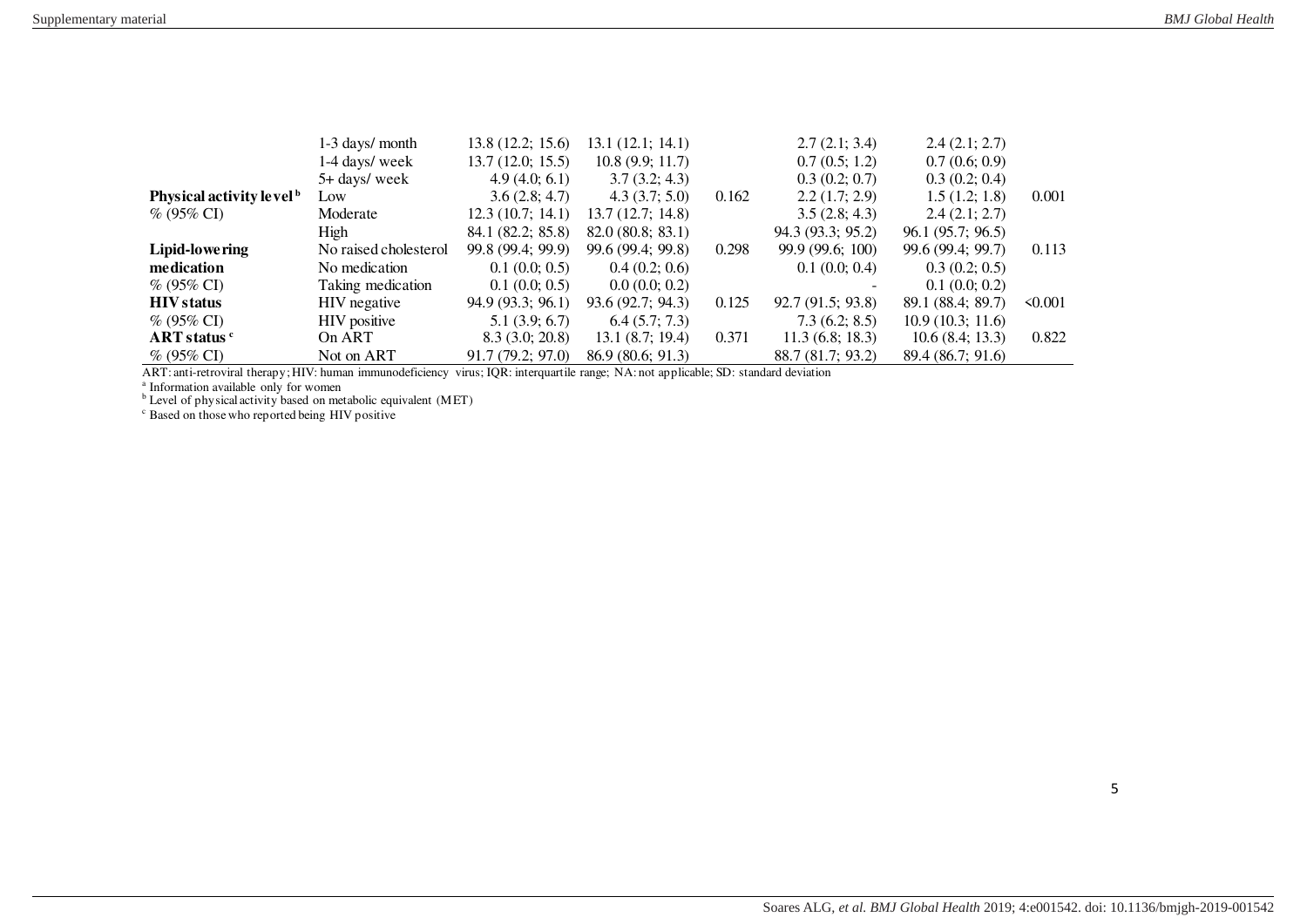|                            |              | <b>Rural Residents</b> |              | <b>Urban Residents</b> |            |
|----------------------------|--------------|------------------------|--------------|------------------------|------------|
|                            | All          | Women                  | Men          | Women                  | Men        |
|                            | $N = 24.943$ | $n=7.096$              | $n=5.000$    | $n=8.563$              | $n=4.284$  |
| BMI                        | 835(3.3)     | 429(6.0)               | 10(0.2)      | 394 $(4.6)$            | 2(0.05)    |
| WHR                        | 828 (3.3)    | 422(5.9)               | 10 (0.2)     | 394 $(4.6)$            | 2(0.05)    |
| Marital status – $N(\%)$   | 20(0.1)      | 12(0.2)                | 8(0.2)       |                        |            |
| Parity $a - N(\%)$         | 22(0.1)      | 21(0.3)                | NΑ           | 1 (0.01)               | NA         |
| HIV/ART status – N $(\% )$ | 4.618 (18.5) | 1,848 (26.0)           | 1,478 (29.6) | 719 (8.4)              | 573 (13.4) |

#### **Supplementary Table 3.** Missing data according to area of residence and sex.

All the other variables had no missing data.

ART: anti-retroviral therapy; BMI: body mass index; HIV: human immunodeficiency virus; NA: not applicable; WHR: waist-hip ratio

a Information considered only for women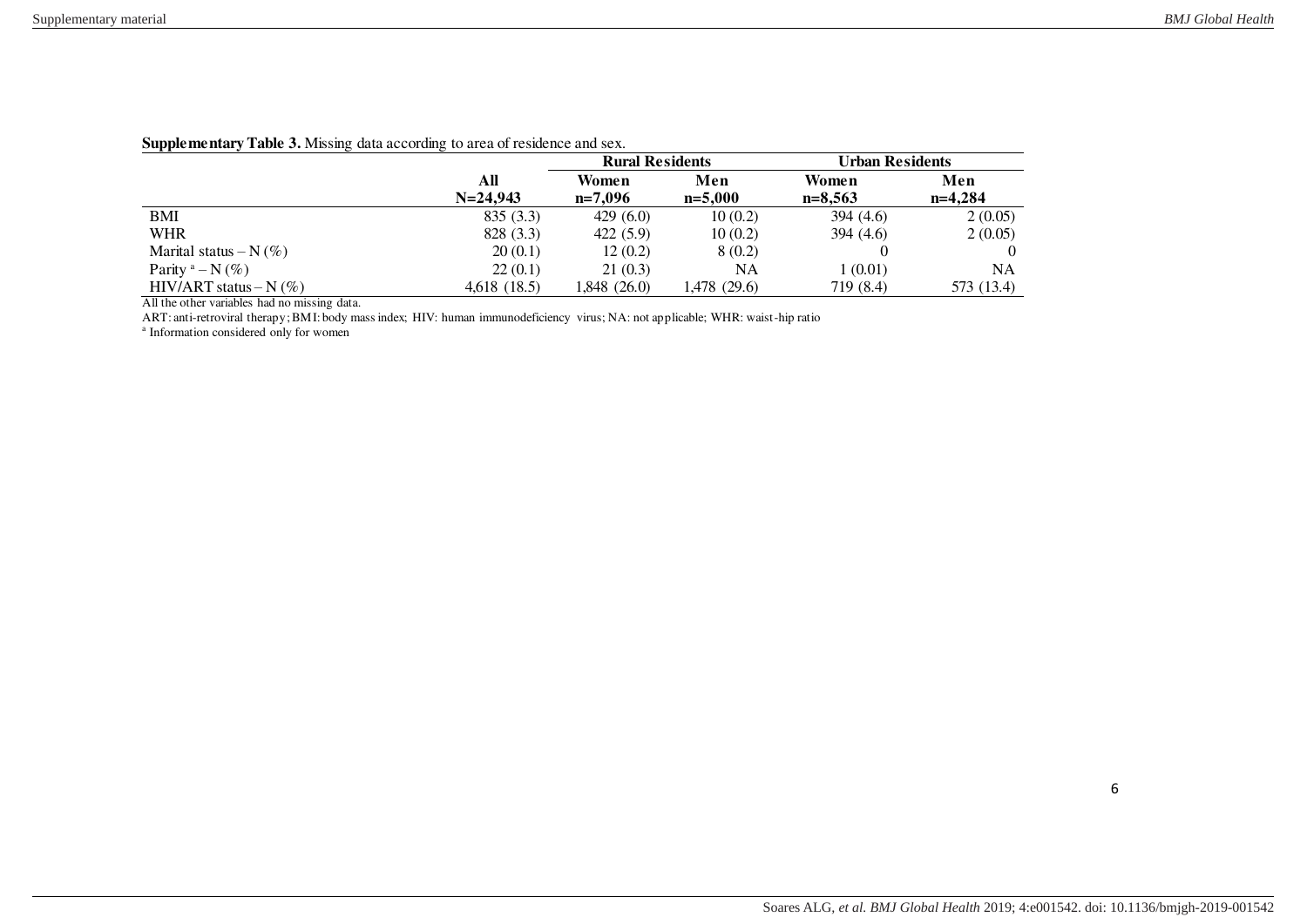|                                        | Women               | Men                 | $p-$         |
|----------------------------------------|---------------------|---------------------|--------------|
|                                        | Prevalence          | <b>Prevalence</b>   | values       |
|                                        | $(95\% \text{ CI})$ | $(95\% \text{ CI})$ |              |
| High TC $(\geq 5.2 \text{ mmol/L})$    |                     |                     |              |
| Rural (N=7,096) $/(N=5,000)$           | 11.0(10.3; 11.7)    | 6.9(6.2; 7.5)       |              |
| Urban (N=8,563) / (N=4,284)            | 13.3(12.6; 14.1)    | 11.3(10.3; 12.3)    |              |
| P-value for difference between sex     |                     |                     | 50.001       |
| P-value for difference between areas   |                     |                     | < 0.001      |
| High LDL-C $(\geq 3.4 \text{ mmol/L})$ |                     |                     |              |
| Rural (N=7,096) $/(N=5,000)$           | 16.3(15.5; 17.1)    | 9.8(9.0; 10.6)      |              |
| Urban (N=8,563) / (N=4,284)            | 20.8(19.9; 21.7)    | 17.7(16.5; 18.8)    |              |
| P-value for difference between sex     |                     |                     | 50.001       |
| P-value for difference between areas   |                     |                     | 0.016        |
| Low HDL-C $(< 1.0$ mmol/L)             |                     |                     |              |
| Rural (N=7,096) $/(N=5,000)$           | 33.3(32.2; 34.5)    | 42.5 (41.1; 43.9)   |              |
| Urban (N=8,563) / (N=4,284)            | 25.7(24.8; 26.7)    | 34.4 (32.9; 35.9)   |              |
| P-value for difference between sex     |                     |                     | 50.001       |
| P-value for difference between areas   |                     |                     | < 0.001      |
| High TG $(\geq 1.7 \text{ mmol/L})$    |                     |                     |              |
| Rural (N=7,096) $/(N=5,000)$           | 6.0(5.5; 6.6)       | 10.4(9.6; 11.3)     |              |
| Urban (N=8,563) / (N=4,284)            | 8.8(8.1; 9.4)       | 14.1(13.0; 15.1)    |              |
| P-value for difference between sex     |                     |                     | $\leq 0.001$ |
| P-value for difference between areas   |                     |                     | 50.001       |
| Any dyslipidaemia                      |                     |                     |              |
| Rural (N=7,096) / (N=5,000)            | 48.2(47.0; 49.4)    | 53.6(52.2; 55.0)    |              |
| Urban (N=8,563) / (N=4,284)            | 46.3(45.2; 47.4)    | 51.8 (50.3; 53.3)   |              |
| P-value for difference between sex     |                     |                     | 50.001       |
| P-value for difference between areas   |                     |                     | $\leq 0.001$ |

**Supplementary Table 4.** Age-adjusted prevalence of dyslipidaemias in rural and urban residents, by sex.

BMI: body mass index; HDL-C: high density lipoprotein-cholesterol; LDL-C: low density lipoprotein-cholesterol; TC: total cholesterol; TG: triglycerides; WHR: waist-hip ratio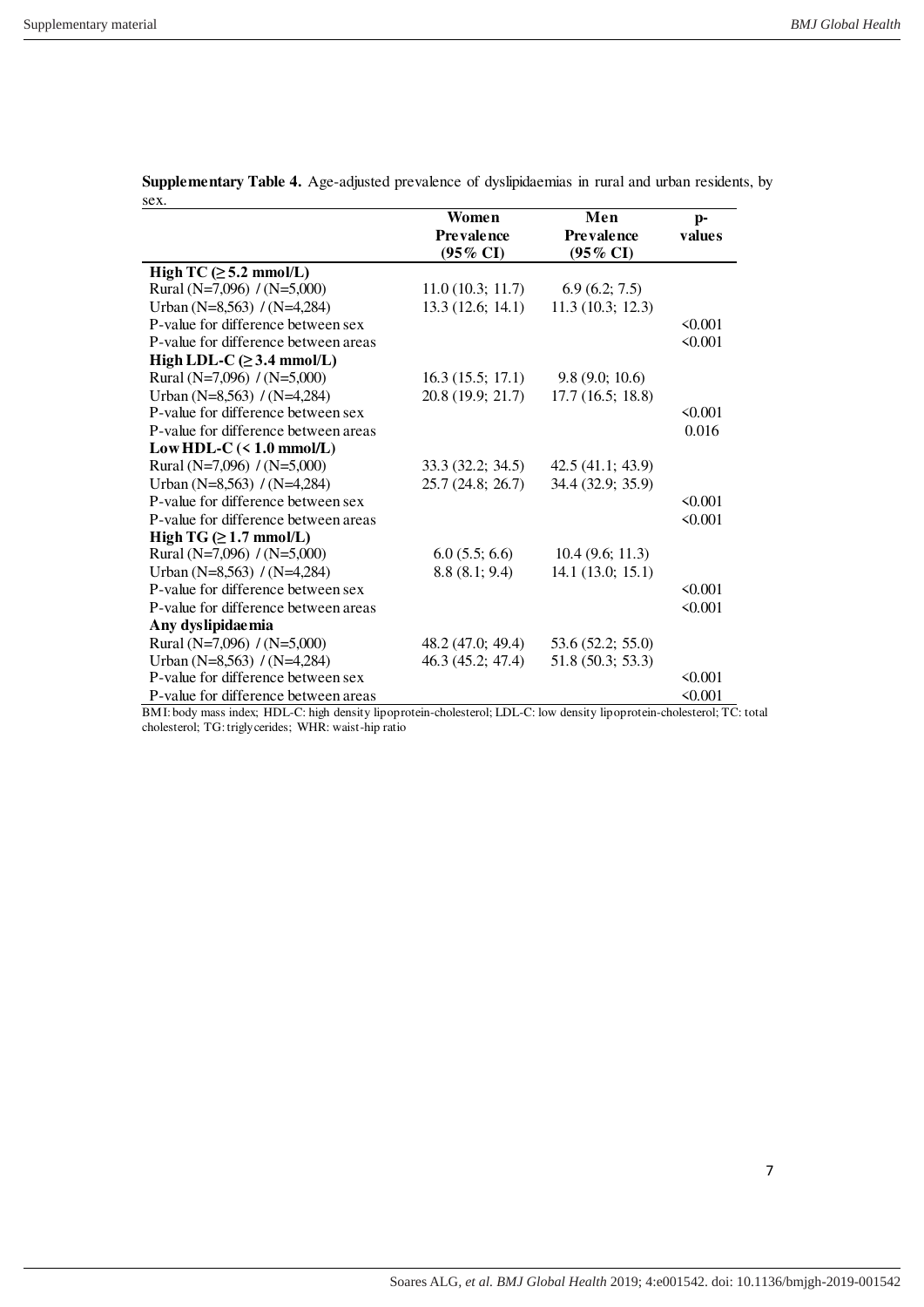|                                              | Adjusted OR per     | Adjusted OR per 1   |
|----------------------------------------------|---------------------|---------------------|
|                                              | 1 SD higher BMI     | SD higher WHR       |
|                                              | $(95\% \text{ CI})$ | $(95\% \text{ CI})$ |
| OR of high TC $(\geq 5.2 \text{ mmol/L})$    |                     |                     |
| Rural women (N=4,971) / (N=4,975)            | 1.53(1.39; 1.69)    | 1.18(1.07; 1.31)    |
| Rural men (N=3,548) / (N=3,549)              | 1.51(1.31; 1.73)    | 1.40(1.18; 1.66)    |
| Urban women $(N=7,455)$                      | 1.30(1.21; 1.40)    | 1.24(1.14; 1.34)    |
| Urban men $(N=3,705)$                        | 1.50(1.35; 1.66)    | 1.47(1.33; 1.62)    |
| P-values for difference between sex          | < 0.001             | < 0.001             |
| P-values for difference between area         | 0.072               | 0.408               |
| OR of high LDL-C $(\geq 3.4 \text{ mmol/L})$ |                     |                     |
| Rural women (N=4,971) / (N=4,975)            | 1.53(1.39; 1.69)    | 1.20(1.10; 1.31)    |
| Rural men (N=3,548) / (N=3,549)              | 1.51(1.31; 1.73)    | 1.42(1.22; 1.64)    |
| Urban women $(N=7,455)$                      | 1.30(1.21; 1.40)    | 1.32(1.23; 1.41)    |
| Urban men $(N=3,705)$                        | 1.50(1.35; 1.66)    | 1.45(1.33; 1.58)    |
| P-values for difference between sex          | 0.001               | < 0.001             |
| P-values for difference between area         | 0.038               | 0.118               |
| OR of low HDL-C $(< 1.0$ mmol/)              |                     |                     |
| Rural women (N=4,971) / (N=4,975)            | 1.15(1.07; 1.23)    | 1.20(1.12; 1.28)    |
| Rural men (N=3,548) / (N=3,549)              | 1.14(1.05; 1.24)    | 1.18(1.09; 1.29)    |
| Urban women $(N=7,455)$                      | 1.30(1.24; 1.37)    | 1.27(1.20; 1.35)    |
| Urban men $(N=3,705)$                        | 1.24(1.16; 1.32)    | 1.23(1.14; 1.33)    |
| P-values for difference between sex          | 0.223               | 0.284               |
| P-values for difference between area         | 0.008               | $\leq 0.001$        |
| OR of high TG $(\geq 1.7 \text{ mmol/L})$    |                     |                     |
| Rural women (N=4,971) / (N=4,975)            | 1.89(1.65; 2.16)    | 2.05(1.69; 2.47)    |
| Rural men (N=3,548) / (N=3,549)              | 2.02(1.78; 2.28)    | 1.67(1.45; 1.92)    |
| Urban women $(N=7,455)$                      | 1.60(1.45; 1.75)    | 1.80(1.63; 1.99)    |
| Urban men $(N=3,705)$                        | 1.82(1.64; 2.03)    | 1.69(1.53; 1.88)    |
| P-values for difference between sex          | $\leq 0.001$        | 0.720               |
| P-values for difference between area         | 0.001               | 0.651               |

**Supplementary Table 5.** Adjusted association between BMI/WHR and dyslipidaemias in rural and urban women and men.

BMI: body mass index; HDL-C: high density lipoprotein-cholesterol; LDL-C: low density lipoprotein-cholesterol; SD: standard deviation; OR: odds ratio; TC: total cholesterol; TG: triglycerides; WHR: waist-hip ratio

Adjusted for age, ethnicity, education, household assets score, marital status, use of lipid-lowering medication, smoking status, alcohol intake, physical activity, and HIV/ART status.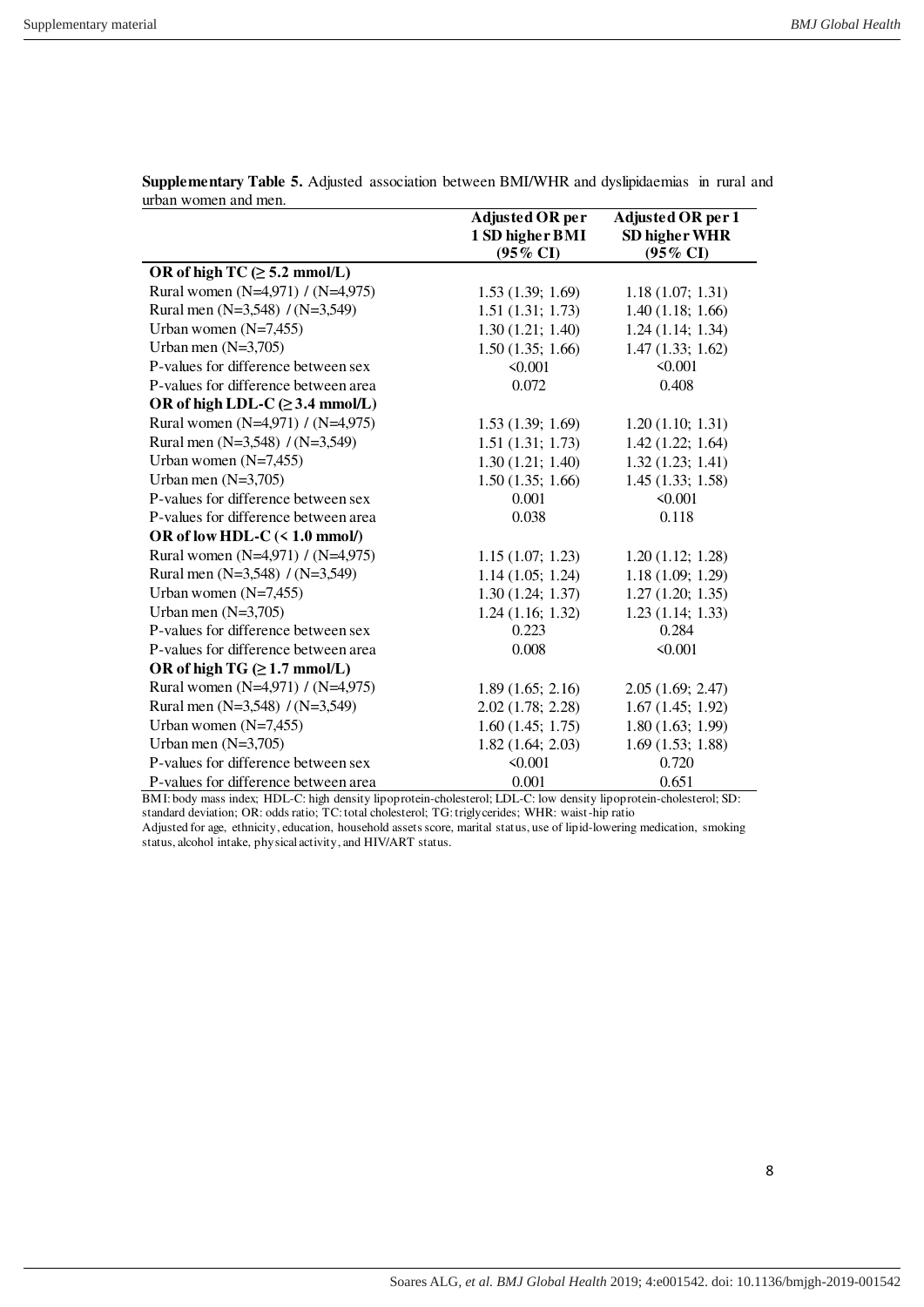|                                                                                                          | <b>HIV</b> negative                                            | <b>HIV</b> positive                | p-value |
|----------------------------------------------------------------------------------------------------------|----------------------------------------------------------------|------------------------------------|---------|
|                                                                                                          | Adjusted difference in outcome per<br>1 SD higher BMI (95% CI) |                                    |         |
| Difference in mean TC (mmol/L)                                                                           |                                                                |                                    |         |
| Rural women (N=4,400) / (N=679)                                                                          | 0.22(0.19; 0.26)                                               | 0.25(0.14; 0.37)                   | 0.721   |
| Rural men (N=3,237) / (N=381)                                                                            | 0.19(0.16; 0.23)                                               | 0.20(0.05; 0.34)                   | 0.973   |
| Urban women (N=6,841) / (N=859)                                                                          | 0.13(0.11; 0.15)                                               | 0.17(0.10; 0.24)                   | 0.238   |
| Urban men $(N=3,550) / (N=243)$                                                                          | 0.16(0.13; 0.19)                                               | 0.14(0.00; 0.28)                   | 0.905   |
| Difference in mean LDL-C (mmol/L)                                                                        |                                                                |                                    |         |
| Rural women (N=4,400) / (N=679)                                                                          | 0.22(0.19; 0.25)                                               | 0.20(0.11; 0.28)                   | 0.706   |
| Rural men (N=3,237) / (N=381)                                                                            | 0.19(0.16; 0.21)                                               | 0.20(0.09; 0.30)                   | 0.993   |
| Urban women (N=6,841) / (N=859)                                                                          | 0.15(0.13; 0.17)                                               | 0.15(0.09; 0.20)                   | 0.922   |
| Urban men (N=3,550) / (N=243)                                                                            | 0.17(0.15; 0.20)                                               | 0.16(0.04; 0.27)                   | 0.792   |
| Difference in mean HDL-C (mmol/L)                                                                        |                                                                |                                    |         |
| Rural women (N=4,400) / (N=679)                                                                          | $-0.03$ $(-0.04; -0.02)$                                       | $0.00 (-0.04; 0.03)$               | 0.465   |
| Rural men (N=3,237) / (N=381)                                                                            | $-0.04$ $(-0.05; -0.02)$                                       | $0.00 (-0.05; 0.05)$               | 0.104   |
| Urban women (N=6,841) / (N=859)                                                                          | $-0.05$ $(-0.06; -0.04)$                                       | $-0.03$ $(-0.05; -0.01)$           | 0.049   |
| Urban men $(N=3,550)$ / $(N=243)$                                                                        | $-0.05$ $(-0.06; -0.04)$                                       | $-0.03$ $(-0.09; 0.02)$            | 0.449   |
| Difference in mean TG (mmol/L)                                                                           |                                                                |                                    |         |
| Rural women (N=4,400) / (N=679)                                                                          | 0.11(0.10; 0.13)                                               | 0.13(0.06; 0.19)                   | 0.392   |
| Rural men (N=3,237) / (N=381)                                                                            | 0.16(0.13; 0.19)                                               | $0.04 (-0.07; 0.15)$               | 0.095   |
| Urban women $(N=6,841) / (N=859)$                                                                        | 0.10(0.08; 0.11)                                               | 0.08(0.04; 0.12)                   | 0.965   |
| Urban men (N=3,550) / (N=243)                                                                            | 0.17(0.14; 0.20)                                               | $0.02$ ( $-0.15$ ; 0.18)           | 0.167   |
|                                                                                                          |                                                                | Adjusted difference in outcome per |         |
|                                                                                                          |                                                                | 1 SD higher WHR (95% CI)           |         |
| Difference in mean TC (mmol/L)                                                                           |                                                                |                                    |         |
| Rural women (N=4,403) / (N=680)                                                                          | 0.04(0.01; 0.08)                                               | 0.15(0.05; 0.24)                   | 0.367   |
| Rural men $(N=3,238) / (N=381)$                                                                          | 0.06(0.02; 0.10)                                               | 0.17(0.03; 0.30)                   | 0.028   |
| Urban women (N=6,841) / (N=859)                                                                          | 0.10(0.07; 0.12)                                               | 0.11(0.04; 0.18)                   | 0.530   |
| Urban men $(N=3,550) / (N=243)$                                                                          | 0.09(0.06; 0.12)                                               | $0.05$ ( $-0.04$ ; $0.15$ )        | 0.736   |
| Difference in mean LDL-C (mmol/L)                                                                        |                                                                |                                    |         |
| Rural women (N=4,403) / (N=680)                                                                          | 0.05(0.03; 0.08)                                               | 0.11(0.04; 0.18)                   | 0.622   |
| Rural men $(N=3,238) / (N=381)$                                                                          | 0.06(0.03; 0.10)                                               | 0.12(0.02; 0.22)                   | 0.101   |
| Urban women (N=6,841) / (N=859)                                                                          | 0.09(0.07; 0.12)                                               | 0.10(0.04; 0.16)                   | 0.801   |
| Urban men $(N=3,550) / (N=243)$                                                                          | 0.10(0.07; 0.12)                                               | $0.04$ ( $-0.03$ ; 0.11)           | 0.468   |
| Difference in mean HDL-C (mmol/L)                                                                        |                                                                |                                    |         |
| Rural women (N=4,403) / (N=680)                                                                          | $-0.03$ $(-0.04; -0.02)$                                       | $0.00 (-0.03; 0.02)$               | 0.278   |
| Rural men $(N=3,238) / (N=381)$                                                                          | $-0.03$ $(-0.05; -0.02)$                                       | $0.01$ ( $-0.05$ ; 0.07)           | 0.043   |
| Urban women (N=6,841) / (N=859)                                                                          | $-0.03$ $(-0.04; -0.02)$                                       | $-0.02$ $(-0.05; 0.00)$            | 0.214   |
| Urban men $(N=3,550) / (N=243)$                                                                          | $-0.03$ $(-0.04; -0.02)$                                       | $-0.03$ $(-0.09; 0.02)$            | 0.914   |
| Difference in mean TG (mmol/L)                                                                           |                                                                |                                    |         |
| Rural women (N=4,403) / (N=680)                                                                          | 0.09(0.08; 0.11)                                               | 0.14(0.07; 0.21)                   | 0.497   |
| Rural men (N=3,238) / (N=381)                                                                            | 0.11(0.08; 0.14)                                               | $0.08 (-0.05; 0.21)$               | 0.774   |
| Urban women (N=6,841) / (N=859)                                                                          | 0.08(0.07; 0.10)                                               | 0.16(0.11; 0.22)                   | 0.007   |
| Urban men $(N=3,550) / (N=243)$<br>p-value for interaction between HIV/status and anthropometry measures | 0.14(0.11; 0.16)                                               | 0.13(0.01; 0.26)                   | 0.885   |

**Supplementary Table 6.** Adjusted association between BMI/WHR and serum lipids in Malawian rural and urban women and men, according to HIV status.<br> **HIV negative** 

p-value for interaction between HIV/status and anthropometry measures

Serum lipids were assessed in in mmol/L.

BMI: body mass index; HDL-C: high density lipoprotein-cholesterol; LDL-C: low density lipoprotein-cholesterol; TC: total cholesterol; TG: triglycerides; WHR: waist-hip ratio Adjusted for age, ethnicity, education, household assets score, marital status, parity (women) use of lipid-lowering

medication, smoking status, alcohol intake, and physical activity.

BMI and WHR are used in standard deviations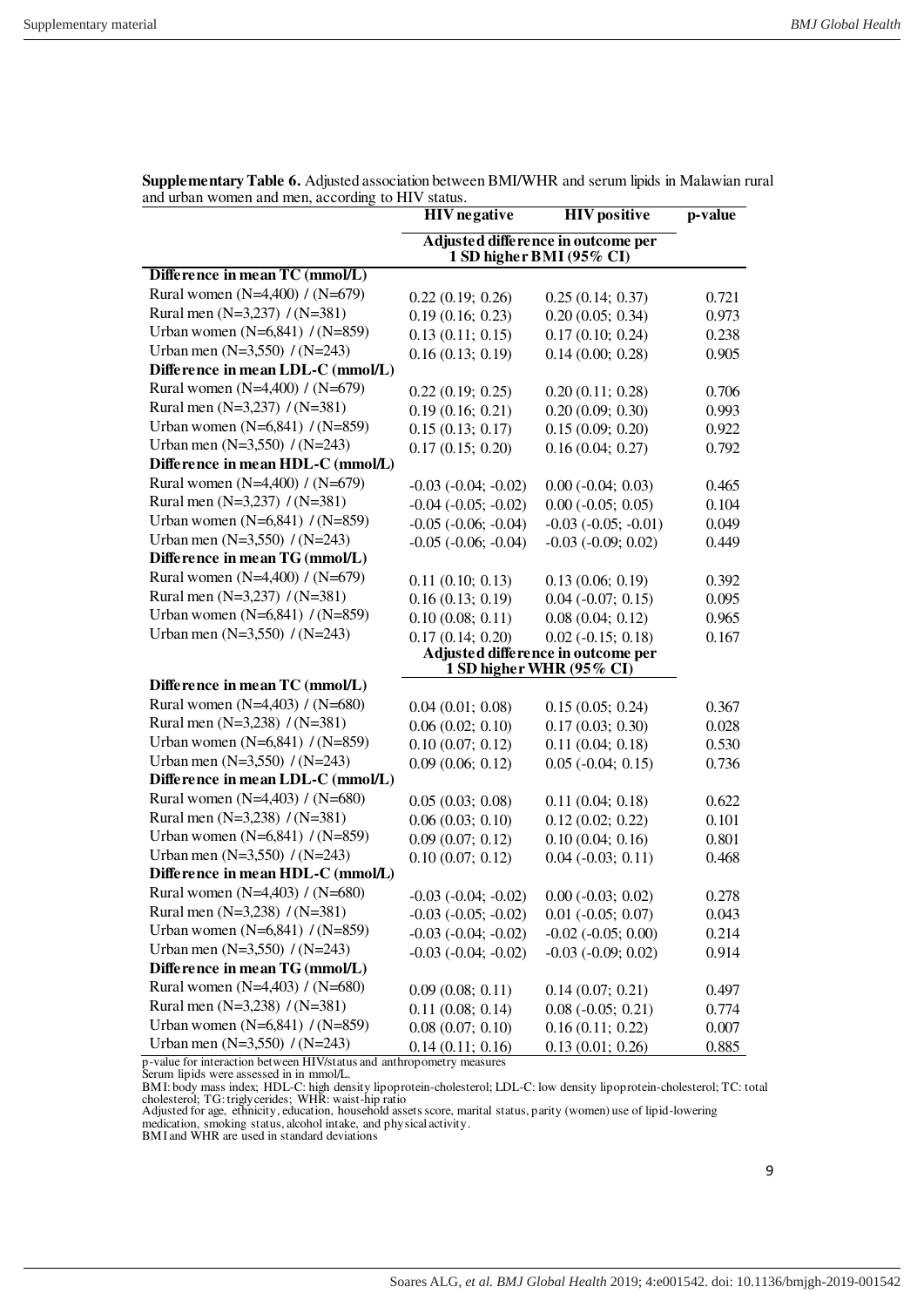a)



**Supplementary Figure 1.** Age-adjusted association between quintiles of BMI (a) and WHR (b) with serum lipids in men and women, by area. Serum lipids are used in standard deviations.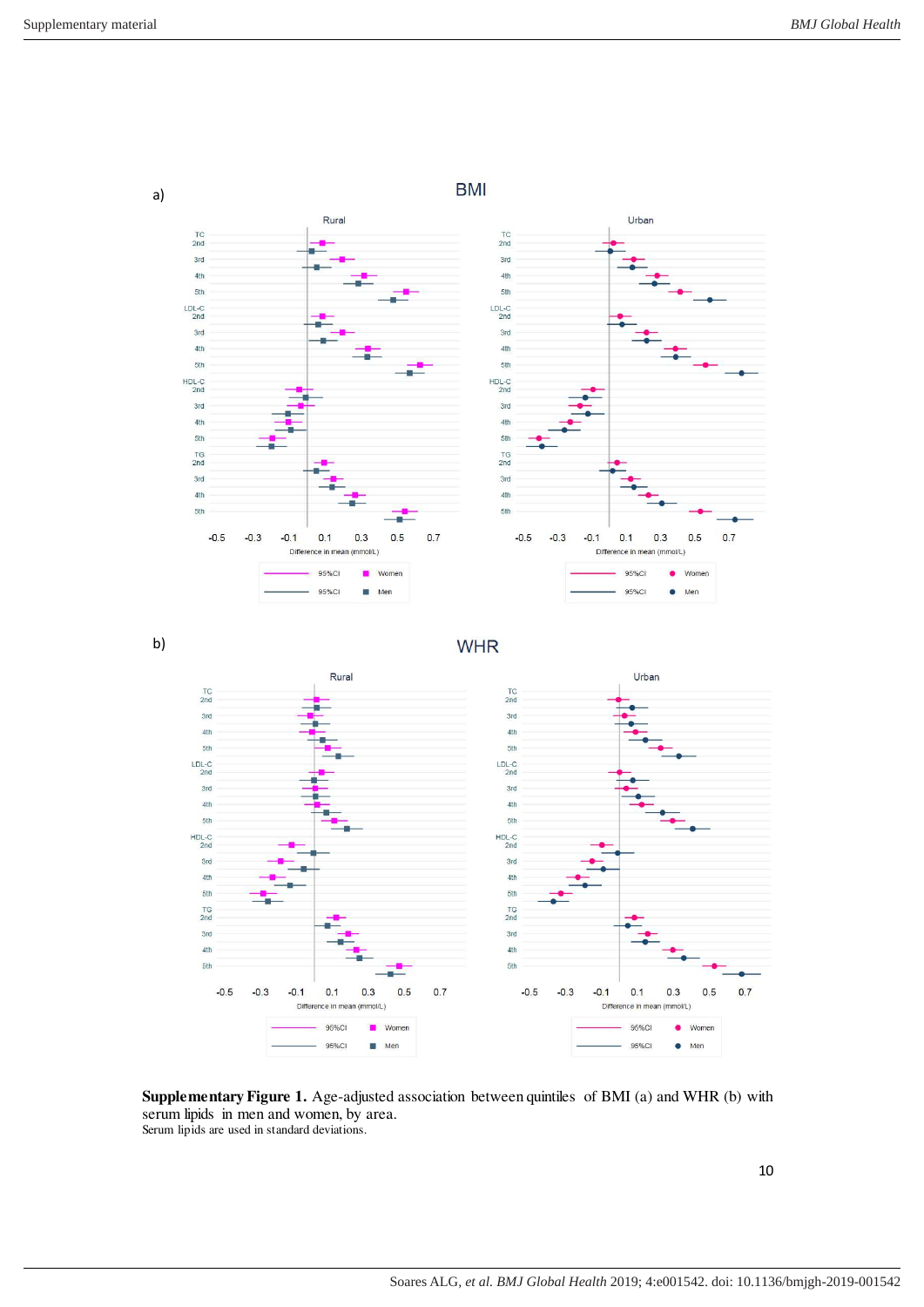

Age-adjusted association between BMI/WHR and lipids

**Supplementary Figure 2.** Age-adjusted association between BMI/WHR and serum lipids in rural and urban men and women.

BMI, WHR and serum lipids are used in standard deviations.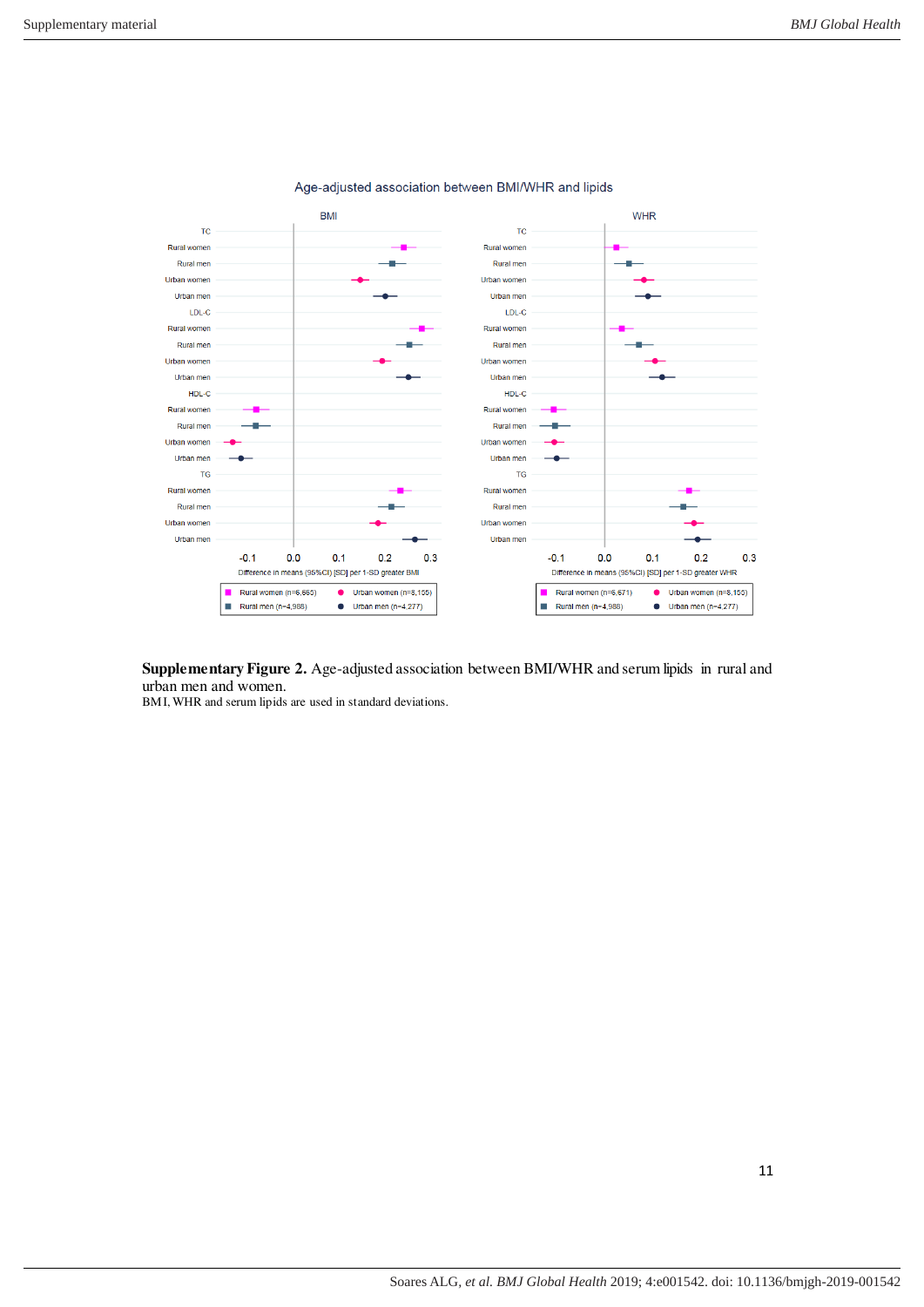a)

b)



Age-adjusted association between BMI/WHR and dyslipidaemias



**Supplementary Figure 3.** Age-adjusted (a) and adjusted (b) associations between BMI/WHR and dyslipidaemia in rural and urban men and women.

Adjusted for age, ethnicity, education, household assets score, marital status, use of lipid -lowering medication, smoking status, alcohol intake, physical activity, and HIV/ART status.

BMI, WHR and serum lipids are used in standard deviations.